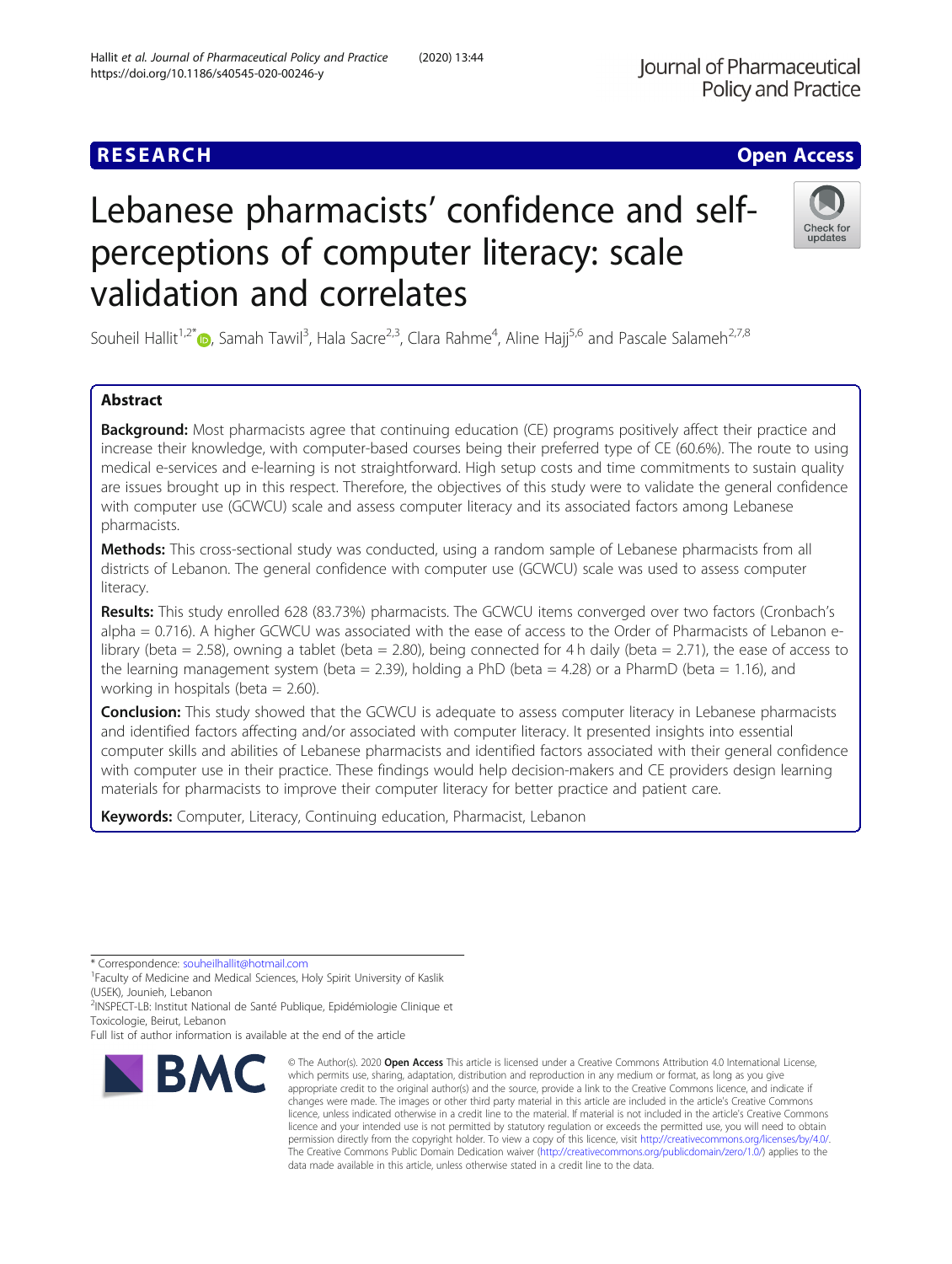# Background

Pharmacy is an intensive counseling and information profession that has been steadily shifting towards patient monitoring and communication with other healthcare professionals. Nowadays, with data integration and use, information, knowledge, and technology, computer use is becoming an essential component of the pharmacy profession  $[1-3]$  $[1-3]$  $[1-3]$ . Therefore, pharmacists are required to manage healthcare information, operate a computer, and keep up with advances in information technology; this would allow them to access, recover, analyze, and store large amounts of information related to all patients [\[4\]](#page-7-0). Computer skills, along with strong clinical competencies, are necessary to provide optimal patient-related services [\[5\]](#page-7-0).

In developing countries, such as Nigeria and India, a solid overall knowledge of computers has been demonstrated among healthcare professionals, mainly physicians and nurses, but less among pharmacists [[6](#page-7-0)–[8\]](#page-7-0). On the other hand, studies on the use of the Internet for clinical practice purposes are abundant, particularly in developed countries, but also in Brazil, a developing country where pharmacists make frequent use of the Web and digital instruments to assist them in their clinical practice [\[9](#page-7-0)]. In developed countries, the majority of pharmacists use computers extensively, whether at work or home or both, with rates differing by country: TX, USA (98%) [\[10](#page-7-0)]; Australia (73.3%) [[11\]](#page-7-0); and England where more than 86% of pharmacists had Internet access at home, but only 43% had it at the workplace [\[12](#page-7-0)]. Nevertheless, despite their general confidence in the use of computers, the need for training on particular software and applications has been identified among pharmacists in England  $[12]$  $[12]$ . Moreover, with rapid advances in technology, online learning is now an integral part of undergraduate courses, complementing the traditional learning activities of healthcare professionals in many countries, including Europe, the USA, Australia, and Canada [\[13](#page-7-0)].

In Lebanon, there are gaps in computer literacy among university students upon admission to pharmacy education, as the level of schools varies in this regard, especially between public and private schools. Indeed, computer skills are not standardized and considered optional for schoolchildren; the official examination (baccalaureate) is still based on knowledge acquired in fields other than computer skills. Additionally, in the absence of a national pharmacy core competency framework, gaps also exist in computer information delivered through academic pharmacy programs in Lebanon. Some curricula require high levels of computer skills, while some others rely less on that aspect; some pharmacy schools use a learning management system, while others do not (general observation). Also, due to the absence of this framework, the use of a dispensing software in community pharmacies is not mandatory and is at pharmacists' discretion. Consequently, community pharmacies that are still not computerized are allowed to welcome pharmacy students/trainees, similar to the ones that are computerized. Moreover, computer literacy is expected to vary by age and personal efforts of the pharmacists [[14,](#page-7-0) [15](#page-7-0)].

Nevertheless, drawing inspiration from advancements and initiatives in other countries, the Order of Pharmacists of Lebanon (OPL, the official pharmacists' association) believed in the importance of involving Lebanese pharmacists in e-services; for this purpose, in addition to the OPL mobile application, the OPL introduced new online platforms to improve the practice of pharmacy, such as the Lebanese advanced patient profile, medication safety reporting, e-prescription, and most importantly, a learning management system (LMS) for online courses [[16](#page-7-0)–[20](#page-7-0)]. The latter was acquired by the OPL to help pharmacists complete their required number of credits as per Law 190. This law does not impose any database or reference; it stipulates that all registered pharmacists living in Lebanon should complete 15 yearly continuing education (CE) credits (equivalent to 15 h), of which 5 at least should be face-to-face; all courses and activities organized by the OPL should be offered to pharmacists free of charge [[21\]](#page-7-0).

In this context, most pharmacists agree that CE programs positively affect their practice and increase their knowledge, with computer-based courses being their preferred type of CE (60.6%) [[22\]](#page-7-0). However, the route to using medical e-services and e-learning is not straightforward. High setup costs and time commitments to sustain quality are issues brought up in this respect  $[15]$  $[15]$ . Therefore, the objectives of this study were to validate the general confidence with computer use (GCWCU) scale and assess computer literacy and its associated factors among Lebanese pharmacists.

# Methods

#### Study design

This cross-sectional study was conducted between February and May 2018 among a sample of 628 Lebanese pharmacists. All pharmacists were eligible to participate: out of a total of 7974 registered pharmacists, 3762 (47.2%) were community practitioners, 803 (10.1%) medical representatives, 571 (7.2%) managers in pharmaceutical companies, 283 (3.5%) hospital pharmacists, and 169 (2.1%) academic pharmacists, while 2004 (25.1%) were retired or not working. The sample consisted of those who agreed to complete the questionnaire among those approached.

## Data collection

Data collection was performed by a team of studyindependent pharmacists. The latter are full-time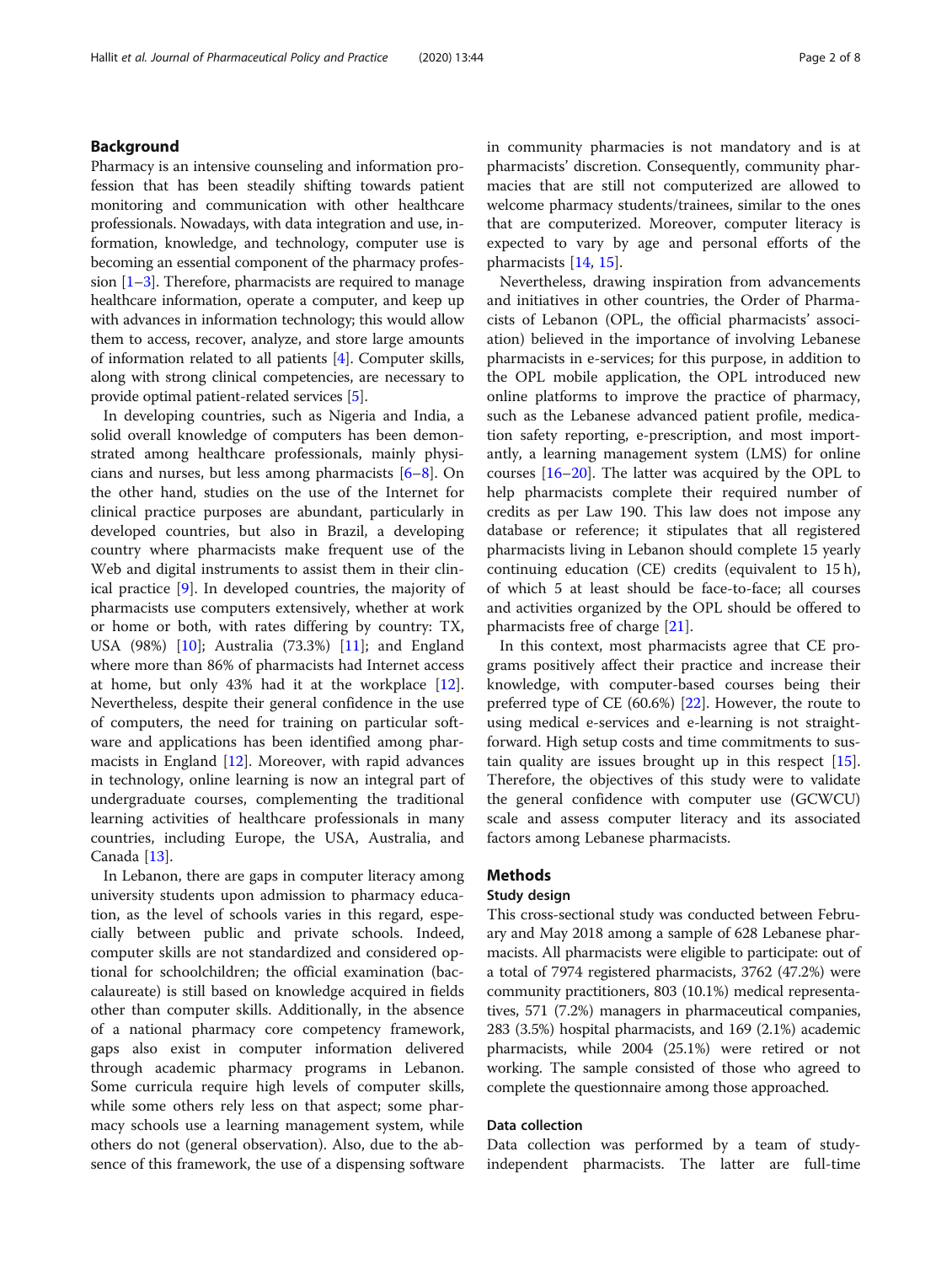inspectors at the OPL and had been thoroughly trained by the research team prior to starting the study. After verbal agreement from participants, the OPL inspectors explained the study objectives stated at the beginning of the questionnaire before distributing it and gave no further information to avoid influencing respondents.

#### Sample size calculation

In Lebanon, pharmacists cannot practice unless they are registered with the OPL. By October 2017, the total number of registered pharmacists was 7974. The Epiinfo software was used to calculate the required sample size, taking a confidence level of 95%, a risk of error of 5%, and assuming that 50% of the pharmacists have good computer literacy in the absence of similar studies in the country. A minimal sample of 350 pharmacists was calculated. The questionnaire was distributed to a sample of 750 pharmacists to take refusals into account. Of the 750 targeted, 628 (83.73%) pharmacists filled out and returned the questionnaire.

#### Survey instrument

The self-administered questionnaire was developed and reviewed by ten academics and pharmacy practitioners and required 15–20 min to complete. It was piloted on a sample of 10 pharmacists and did not require any modification, thus the data were included in the study. The version of the questionnaire used in this study is presented in Supplementary material 1. The questionnaire was available in both English and French, the 2 languages of pharmacy education in Lebanon. It was initially developed in English and translated into French by a pharmacist fluent in both languages. The French version was then translated back into English by another pharmacist, not aware of the English version. Both English and French versions were then compared and required no significant corrections. More details about the methodology used can be found in other studies [\[14](#page-7-0), [15](#page-7-0)].

The questionnaire comprised three distinct sections. The first section clarified the socio-demographic characteristics, in addition to years of experience, the number of working hours per day, and the highest degree achieved. The second section focused on technology and included questions about the available connected devices at the pharmacy, the type of smartphone owned by the pharmacist, time spent over the Internet per day, and questions about the difficulty of accessing the OPL elibrary and the LMS platform to take online courses. This section also included four questions on the perceived value of CE and nine on the motivation for undertaking CE  $[23]$ ; both scales were inspired from a previous study, which included a theoretical framework for continuing education for professionals and its

application among pharmacists [[24\]](#page-7-0) and validated in Lebanon [\[25](#page-7-0)].

In this section also, the "general confidence with computer use scale" (GCWCU) [[26\]](#page-7-0), a 12-item tool originally created in Australia, was used to assess computer literacy among Lebanese pharmacists. A thorough literature search showed that all the scales assessing computer literacy among pharmacists were specific to particular populations and activities and, therefore, could not be adapted to the Lebanese context [[9,](#page-7-0) [27](#page-7-0)]. The GCWCU scale [[26](#page-7-0)] used in this study was the only tool measuring computer literacy in the general population; it was thus adapted to assess computer literacy among Lebanese pharmacists. However, the last question in this scale, which initially assessed the ability to learn mathematics using computers, was replaced by a question on the ability to take CE courses using computers. Answers were scored on a 5-point Likert scale from 1 (strongly disagree) to 5 (strongly agree). The total score was calculated by adding the answers to all the questions, with higher scores indicating higher self-reported computer literacy.

The third section was designed to assess the pharmacists' communication with the OPL and included questions on having the OPL mobile application, reading OPL messages (through the application or by short message text), being aware of the number of CE credits earned to date, and being aware of the total credits required by the end of December 2019 (end of the CE cycle).

#### Statistical analysis

Statistical analyses were performed using the Statistical Package for Social Science (SPSS) version 23. Descriptive statistics were computed for continuous variables (mean ± standard deviation) and categorical variables (counts and percentages). To confirm the GCWCU scale construct validity in the Lebanese population, an exploratory factor analysis was launched for the 12 items of the questionnaire, using the principal component analysis technique; the extracted factors were correlated to each other, so a Promax rotation was applied. The Kaiser-Meyer-Olkin (KMO) measure of sampling adequacy and Bartlett's test of sphericity were checked for the model's adequacy. Factors with Eigenvalues higher than one were retained. The reliability of the scale and different subscale factors was assessed using Cronbach's alpha.

In the bivariate analysis, the Student  $t$  test was used to compare the means of two groups, and the ANOVA test to compare the means of 3 groups or more. The Pearson correlation coefficient was used to correlate between quantitative variables. A stepwise multivariable linear regression model was conducted to examine factors associated with the self-reported GCWCU score. Variables that showed a  $p < 0.2$  in the bivariate analysis were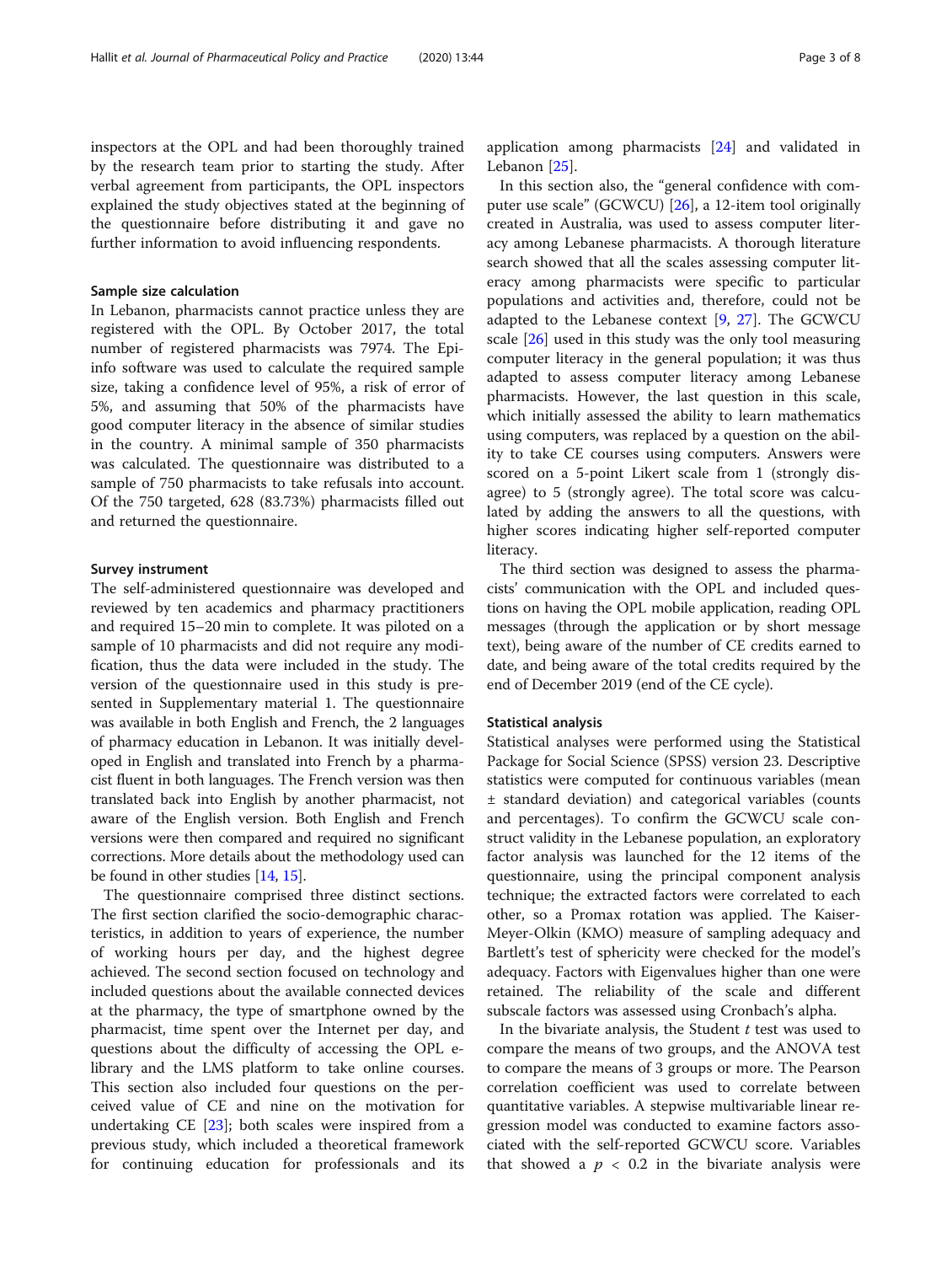entered in the multivariable model to decrease confounding. In all cases, a  $p$  value of 0.05 was considered statistically significant.

# Results

#### Sociodemographic characteristics

Of the 750 questionnaires distributed, 628 (83.37%) were completed and collected back. The sociodemographic characteristics of the participants are summarized in Table [1.](#page-4-0) The mean age of the participants was  $39.04 \pm$ 10.57 years, 66.9% were females, 41.1% had a bachelor degree in pharmacy and worked in Mount Lebanon, and 62.4% were community pharmacy owners. Also, for the whole sample, our results showed a mean of 13.32 years of practicing pharmacy (SD = 9.42), 6.01 working days per week (SD = 1.11), and 10.56 working hours per day  $(SD = 6.03)$ .

#### Factor analysis

The factor analysis for this scale was run over the whole sample (total  $n = 628$ ). The scale items converged over a solution of two factors that had an Eigenvalue over 1, explaining a total of 57.10% of the variance. All items could be extracted from the list, since no items overcorrelated to each other  $(r > 0.9)$ , had a low loading on factors ( $\langle 0.3 \rangle$ , or a low communality ( $\langle 0.3 \rangle$ ). A Kaiser-Meyer-Olkin measure of sampling adequacy of 0.88 was found, with a significant Bartlett's test of sphericity ( $p <$ 0.001). Table [2](#page-4-0) summarizes the components obtained according to the Promax rotated matrix. Moreover, the Cronbach's alpha for the whole scale was 0.72.

# Descriptive and bivariate analysis related to the GCWCU

The mean self-reported GCWCU score was 43.40 ± 7.31 (median 44), with a minimum of 23 and a maximum of 60. In the absence of a cutoff value for this scale, the median was used as a cutoff point. The results showed that 316 (50.30%) of pharmacists had good computer literacy (score  $\geq$  44).

The bivariate analysis of factors associated with the GCWCU score showed that lower scores were significantly associated with higher age  $(r = -0.26; p < 0.001)$ , a higher number of years of practicing pharmacy ( $r = -$ 0.23;  $p < 0.001$ ), and higher working days per week ( $r =$  $-$  0.10;  $p = 0.015$ ). On the other hand, a higher mean GCWCU score was found in pharmacists with a PhD degree (47.08), graduated from the Lebanese American University (45.78), working in Beirut (44.98), working in academia (51.09), connected to the internet for at least 4 h per day (43.86), and in those who find it easy to access the OPL e-library (46.05) and the OPL LMS platform (46.06). Also, a higher mean GCWCU score was found in pharmacists who had a computer (44.09 vs 42.39), a smartphone (44.16 vs 42.41), or a tablet (47.17 vs 42.98) and in those who had mobiles with iOS operating system (44.61 vs 42.95) compared to those who did not (Table [3](#page-5-0)).

# Multivariable analysis

The multivariable analysis, taking the self-reported GCWCU score as the dependent variable, showed that a higher GCWCU score was significantly associated with pharmacists who find the access to the e-library easy compared to those who never tried (beta  $= 2.58$ ), have a tablet compared to those who have not (beta  $= 2.80$ ), are connected for at least 4 h per day compared to not (beta = 2.72), find it easy to access the OPL LMS platform compared to those who never tried (beta = 2.39), work in a hospital compared to those not working (beta = 2.60), and hold a PhD (beta = 4.28) or a PharmD degree (beta = 1.16) compared to those with a bachelor degree. On the other hand, a lower GCWCU score was significantly associated with higher age (beta =  $-0.19$ ) and working in South Lebanon compared to not working  $(beta = -1.76)$  (Table [4](#page-6-0)).

#### **Discussion**

This study validated the GCWCU scale for use among pharmacists in Lebanon. The factor analysis of the GCWCU scale showed that all items converged over two factors, contrary to the original scale [[26](#page-7-0)] that converged over only one factor. This might be due to cultural differences between Australia and Lebanon. The internal consistency of the GCWCU scale in this study was lower than that of the original [\[26](#page-7-0)], with Cronbach's alpha values of 0.716 and 0.92, respectively. Nevertheless, our findings show that the scale is satisfactory overall and can be used to assess computer literacy among Lebanese pharmacists.

Our results also showed that 50.3% of the Lebanese pharmacists self-reported being computer literate; although this percentage is higher than that of Italian pharmacists [\[28](#page-7-0)], it is still considered low. A previous study conducted in 2006 had highlighted that most pharmacy schools had not implemented computer learning courses in pharmacy, which may possibly explain the lack of suitable expertise in academia [[29\]](#page-7-0). Pharmacy schools are expected to conduct computer courses (i.e., how to sue a computer) and teach students about the use of learning materials that are provided via learning management systems. Consequently, it is necessary to take educational and professional measures to provide appropriate learning, thus promoting computer skills among pharmacists, whether during undergraduate studies or later in the context of continuing education; hence, the need to include relevant courses in the pharmacy curriculum of all Lebanese universities seems warranted.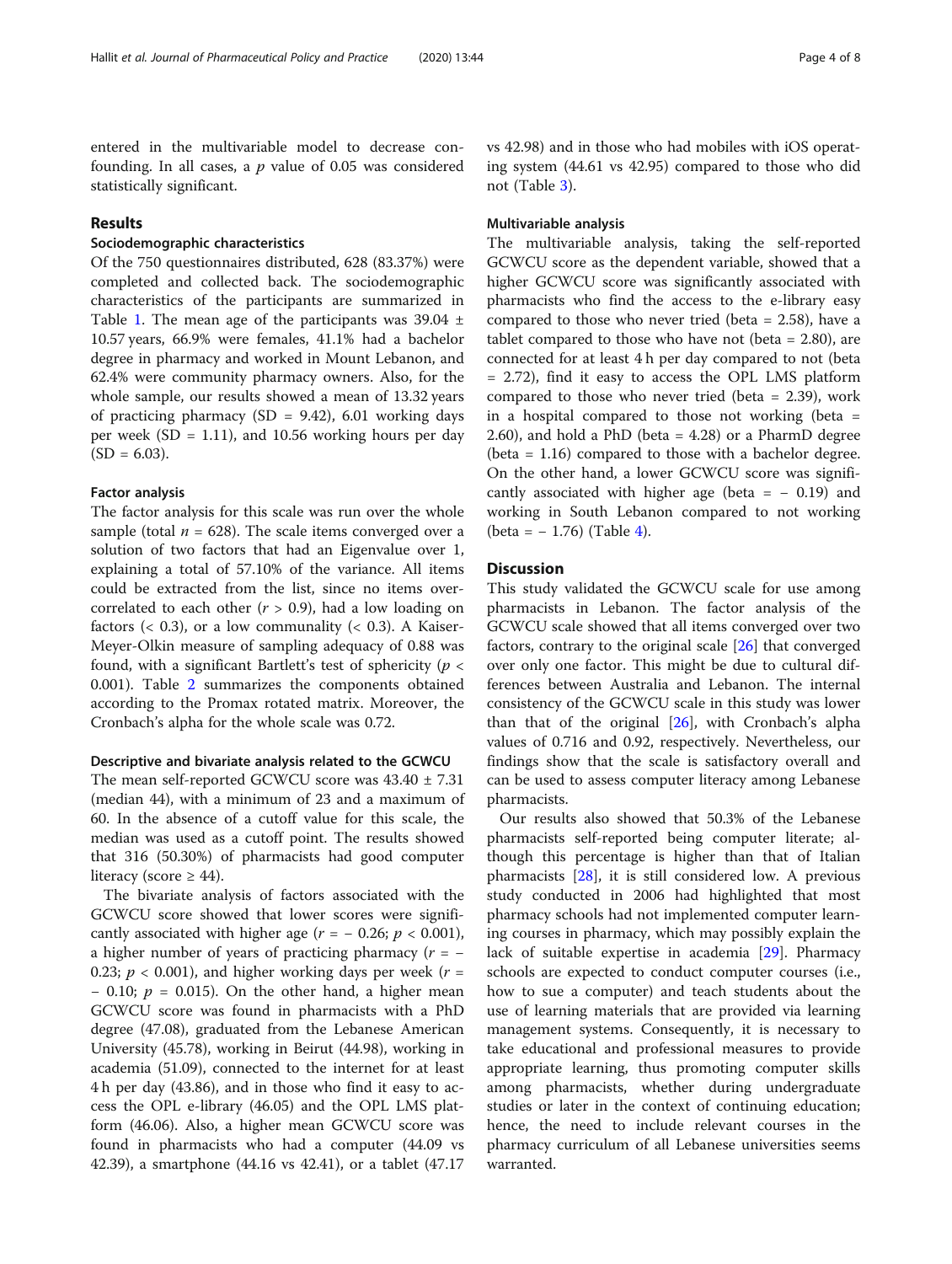# <span id="page-4-0"></span>Table 1 Characteristics of the sample population

|                                                  |                                             | Frequency (%) |  |
|--------------------------------------------------|---------------------------------------------|---------------|--|
| Gender                                           | Male                                        | 208 (33.10%)  |  |
|                                                  | Female                                      | 420 (66.90%)  |  |
| Education level                                  | <b>BS Pharmacy</b>                          | 258 (41.10%)  |  |
|                                                  | PharmD                                      | 249 (39.60%)  |  |
|                                                  | Masters                                     | 98 (15.60%)   |  |
|                                                  | PhD                                         | 23 (3.70%)    |  |
| University you                                   | LU                                          | 115 (18.30%)  |  |
| graduated from                                   | USJ                                         | 147 (23.40%)  |  |
|                                                  | <b>BAU</b>                                  | 89 (14.20%)   |  |
|                                                  | I AU                                        | 55 (8.80%)    |  |
|                                                  | LIU                                         | 61 (9.70%)    |  |
|                                                  | <b>AUB</b>                                  | 3 (0.50%)     |  |
|                                                  | Outside Lebanon                             | 157 (25.00%)  |  |
| Work location                                    | Not working                                 | 19 (3.00%)    |  |
|                                                  | Beirut                                      | 92 (14.60%)   |  |
|                                                  | Mount Lebanon                               | 258 (41.10%)  |  |
|                                                  | North Lebanon                               | 20 (3.20%)    |  |
|                                                  | South Lebanon                               | 120 (19.10%)  |  |
|                                                  | Bekaa                                       | 119 (18.90%)  |  |
| Sector of work                                   | Not working                                 | 19 (3.00%)    |  |
|                                                  | Community employer                          | 391 (62.40%)  |  |
|                                                  | Community employee                          | 122 (19.50%)  |  |
|                                                  | Hospital/clinical                           | 28 (4.50%)    |  |
|                                                  | Scientific office/medical<br>representative | 37 (5.90%)    |  |
|                                                  | Academia                                    | 11 (1.80%)    |  |
|                                                  | Public sector (MOPH)                        | 14 (2.20%)    |  |
|                                                  | Industry                                    | 6 (1%)        |  |
| Computer- and technology-related characteristics |                                             |               |  |
| Owning a computer                                | No                                          | 255 (40.60%)  |  |
|                                                  | Yes                                         | 373 (59.40%)  |  |
| Owning a smart phone                             | Νo                                          | 273 (43.50%)  |  |
|                                                  | Yes                                         | 355 (56.50%)  |  |
| Owning a tablet                                  | No                                          | 565 (90.00%)  |  |
|                                                  | Yes                                         | 63 (10.00%)   |  |
| Connected to the internet                        | No.                                         | 54 (8.60%)    |  |
| for at least 4 h per day                         | Yes                                         | 549 (87.40%)  |  |
|                                                  | Only when needed                            | 25 (4.00%)    |  |
| Ease of accessing                                | Never tried                                 | 70 (11.10%)   |  |
| OPL e-library account                            | Easy                                        | 242 (38.50%)  |  |
|                                                  | Intermediate                                | 211 (33.60%)  |  |
|                                                  | Difficult                                   | 105 (16.70%)  |  |
| Ease of accessing                                | Never tried                                 | 94 (15.00%)   |  |
| OPL Swank platform                               | Easy                                        | 205 (32.60%)  |  |

# Table 1 Characteristics of the sample population (Continued)

|                                                                     |              | Frequency (%) |
|---------------------------------------------------------------------|--------------|---------------|
|                                                                     | Intermediate | 216 (34.40%)  |
|                                                                     | Difficult    | 113 (18.00%)  |
| Having OPL mobile<br>application                                    | No           | 96 (15.30%)   |
|                                                                     | Yes          | 532 (84.70%)  |
| Read OPL messages<br>through the application<br>or by text message  | No           | 27 (4.30%)    |
|                                                                     | Yes          | 515 (820%)    |
|                                                                     | Sometimes    | 86 (13.70%)   |
| Know the number of<br>CF credits earned to date                     | No           | 294 (46.80%)  |
|                                                                     | Yes          | 216 (34.40%)  |
|                                                                     | More or less | 118 (18.80%)  |
| Know the number of<br>CF credits to be achieved<br>by December 2019 | No.          | 311 (49.50%)  |
|                                                                     | Yes          | 198 (31.50%)  |
|                                                                     | More or less | 119 (18.90%)  |

LU Lebanese University, USJ Saint-Joseph University, BAU Beirut Arab University, LAU Lebanese American University, LIU Lebanese International University, AUB American University of Beirut

Table 2 Promax rotated matrix of the general confidence with computer use scale

| Factor                                                                                                        | Items | Factor 1 | Factor 2 |
|---------------------------------------------------------------------------------------------------------------|-------|----------|----------|
| I have never felt myself able to learn<br>how to use computers.                                               | 5     | 0.87     |          |
| It takes me much longer to<br>understand how to use computers<br>than the average person.                     | 4     | 0.84     |          |
| I find having to use computers<br>frightening.                                                                | 7     | 0.84     |          |
| I find using computers confusing.                                                                             | 11    | 0.80     |          |
| I'm nervous that I'm not good<br>enough with computers to be<br>able to use them for continuing<br>education. | 12    | 0.71     |          |
| I have never been very excited<br>about using computers.                                                      | 10    | 0.66     |          |
| I am not what I would call a<br>computer person.                                                              | 3     | 0.64     |          |
| I don't understand how some people<br>can enjoy spending so much time<br>using computers.                     | 9     | 0.63     |          |
| I find it easier to learn how to use a<br>computer than I do learning other<br>things.                        | 1     |          | 0.76     |
| I enjoy trying new things on a computer.                                                                      | 6     |          | 0.75     |
| When I have difficulties using a computer<br>I know I can handle them.                                        | 2     |          | 0.72     |
| I find many aspects of using computers<br>interesting and challenging.                                        | 8     |          | 0.71     |
| Cronbach's alpha                                                                                              |       | 0.79     | 0.73     |
| Percentage of variances explained                                                                             |       | 41.45    | 15.65    |

Cronbach alpha for the total scale = 0.716

Kaiser-Meyer-Olkin measure of sampling adequacy = 0.878; Bartlett's test of sphericity  $(p < 0.001)$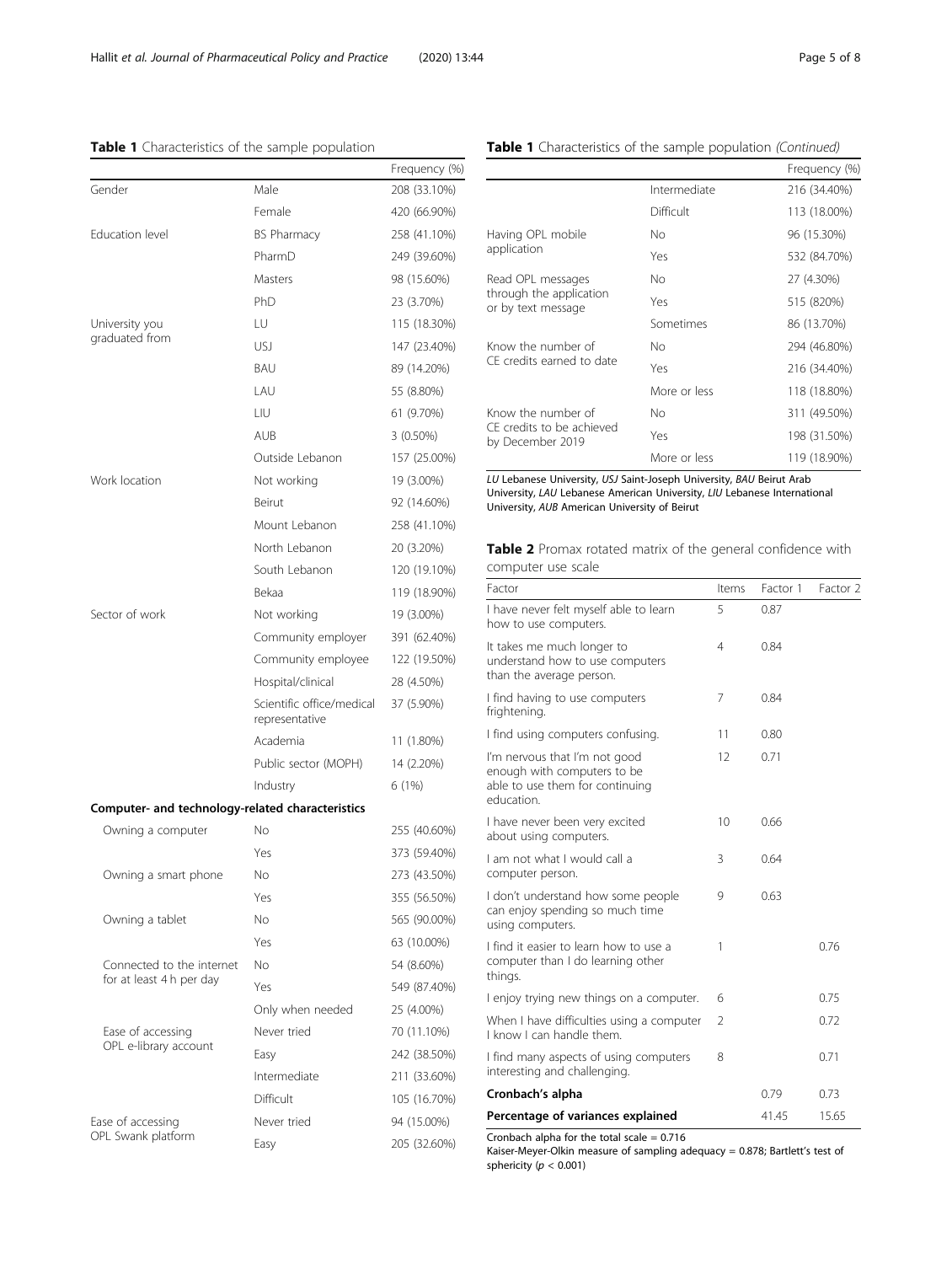| confidence with computer use scale                    |                    |         |
|-------------------------------------------------------|--------------------|---------|
| Variable                                              | <b>GCWCU</b> scale | р       |
| Gender                                                |                    | 0.854   |
| Male                                                  | $43.48 \pm 7.30$   |         |
| Female                                                | $43.36 \pm 7.32$   |         |
| <b>Educational level</b>                              |                    | 0.001   |
| <b>BS Pharmacy</b>                                    | $42.15 \pm 6.98$   |         |
| PharmD                                                | $44.17 \pm 7.62$   |         |
| Master degree                                         | $43.86 \pm 6.62$   |         |
| PhD                                                   | $47.08 \pm 8.12$   |         |
| University you graduated from                         |                    | < 0.001 |
| Lebanese University                                   | $44.74 \pm 6.86$   |         |
| Saint-Joseph University                               | $43.95 \pm 7.51$   |         |
| Beirut Arab University                                | $43.06 \pm 7.32$   |         |
| Lebanese American University                          | $45.78 + 7.83$     |         |
| Lebanese International University                     | $44.77 \pm 6.79$   |         |
| American University of Beirut                         | $45.00 \pm 3.60$   |         |
| Outside Lebanon                                       | $40.73 + 6.80$     |         |
| Sector of work                                        |                    | 0.001   |
| Not working yet                                       | $44.50 \pm 7.47$   |         |
| Community employer                                    | $42.40 + 7.16$     |         |
| Community employee                                    | $43.93 \pm 7.03$   |         |
| Hospital/clinical                                     | $46.64 \pm 7.16$   |         |
| Scientific office/medical<br>representative           | $44.45 \pm 6.21$   |         |
| Academia                                              | $51.09 \pm 7.87$   |         |
| Public sector (MOPH)                                  | $47.71 \pm 7.22$   |         |
| Industry                                              | $48.83 \pm 11.05$  |         |
| Connected to the internet for at<br>least 4 h per day |                    | < 0.001 |
| Νo                                                    | $39.75 \pm 6.26$   |         |
| Yes                                                   | $43.86 + 7.32$     |         |
| As needed                                             | $41.12 \pm 6.64$   |         |
| Ease to access OPL e-library account                  |                    | < 0.001 |
| Never tried                                           | $41.08 \pm 7.35$   |         |
| Easy                                                  | $46.05 \pm 6.50$   |         |
| Intermediate                                          | $41.96 \pm 7.03$   |         |
| Difficult                                             | $41.73 + 7.83$     |         |
| Ease to access OPL Swank platform                     |                    | < 0.001 |
| Never tried                                           | $42.35 \pm 7.79$   |         |
| Easy                                                  | $46.06 \pm 6.50$   |         |
| Intermediate                                          | $42.71 \pm 7.08$   |         |
| Difficult                                             | $40.76 \pm 7.31$   |         |
| Computer ownership                                    |                    | 0.004   |
| No                                                    | $42.39 \pm 7.05$   |         |
| Yes                                                   | $44.09 \pm 7.41$   |         |

<span id="page-5-0"></span>Table 3 Bivariate analysis of factors associated with the general

Table 3 Bivariate analysis of factors associated with the general confidence with computer use scale (Continued)

| Variable             | <b>GCWCU</b> scale | р       |
|----------------------|--------------------|---------|
| Smartphone ownership |                    |         |
| <b>No</b>            | $42.41 + 6.98$     | 0.003   |
| Yes                  | $44.16 \pm 7.47$   |         |
| Tablet ownership     |                    | < 0.001 |
| No                   | $42.98 + 7.18$     |         |
| Yes                  | $47.17 + 7.40$     |         |
| iOS phone type       |                    | 0.012   |
| No                   | $42.95 + 7.24$     |         |
| Yes                  | $44.61 \pm 7.38$   |         |
| Android phone type   |                    | 0.443   |
| No                   | $43.59 + 7.19$     |         |
| Yes                  | $43.14 \pm 7.48$   |         |

Numbers in bold indicate significant  $p$ -values

The use of computers is affected by many sociodemographic factors, such as age and education level [[30\]](#page-7-0). Increased age was associated with lower computer literacy among pharmacists. Younger people, who grew up with computers, are believed to be more computer literate than older people who became familiar with this new technology at a later age. Conversely, results from previous research have shown that older adults have significantly improved many facets of their computer literacy over the past five years compared to university students [\[31\]](#page-7-0).

Our results showed that higher self-reported GCWCU scores were significantly associated with pharmacists who find it easy to access the OPL e-library compared to those who never tried, have a tablet compared to those who have not, are connected for at least 4 h per day compared to not, find it easy to access the OPL LMS compared to those who never tried, hold a PhD or a PharmD degree compared to those with a bachelor degree, and work in a hospital compared to those who do not work at all. These results confirm those of previous studies showing that education and years of experience are the most important predictors of the knowledge amount and strategic internet skills [[32](#page-7-0)–[34\]](#page-7-0) and that some faculty members (PhD holders) in pharmacy schools might help students acquire essential computer skills [[35\]](#page-7-0).

Hospital pharmacists had higher confidence with computer use than non-working pharmacists. This was also expected since computer management (the use of computers and computerized records) in hospitals is an integral part of the pharmacist's duties, with hospital pharmacists feeling comfortable using such resources [[9\]](#page-7-0). In fact, a previous study has shown that the majority (60%) of Lebanese hospital pharmacists preferred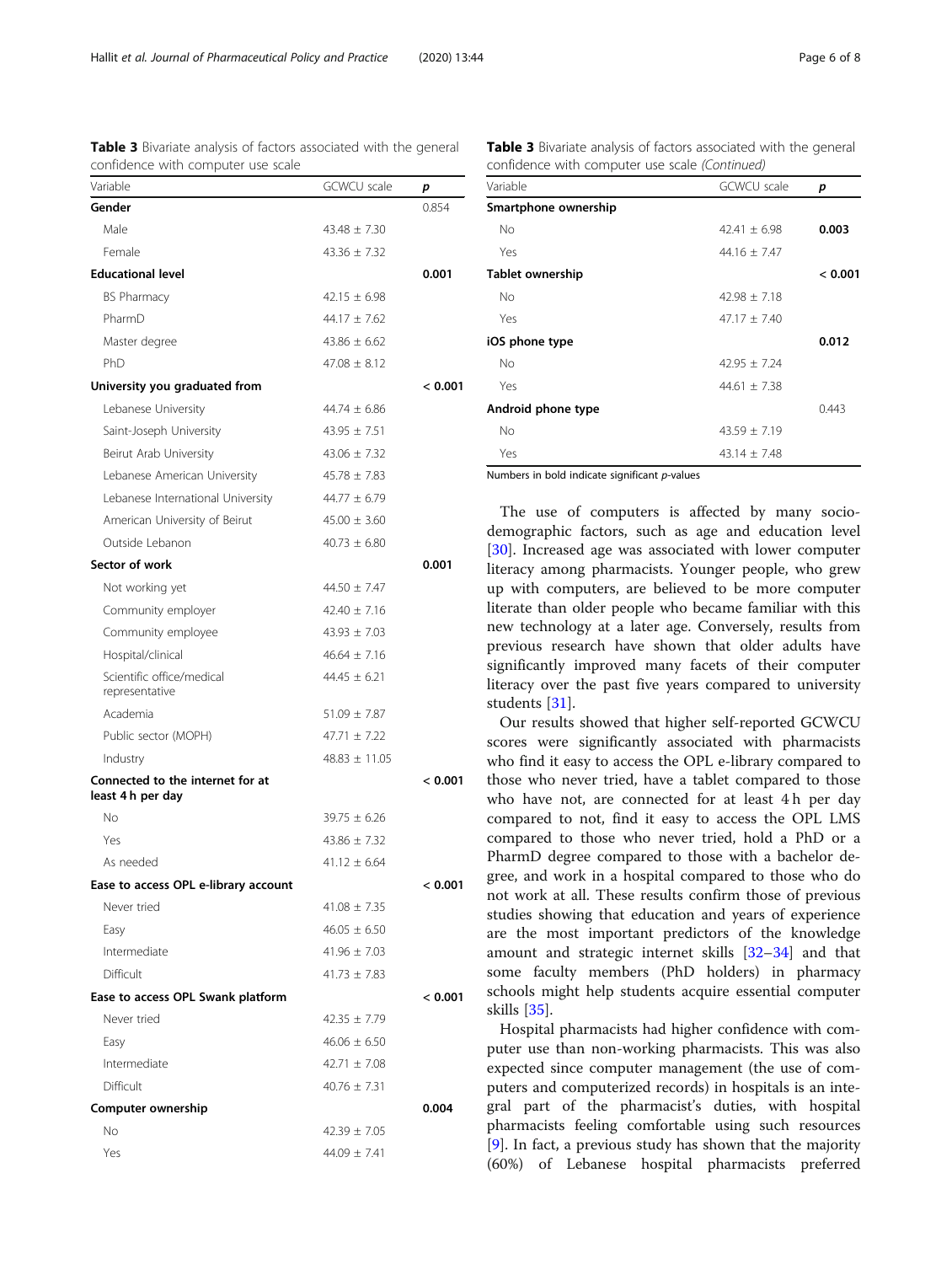| Variable                                              | Unstandardized beta | Standardized beta | $p$ value | 95% confidence interval |         |
|-------------------------------------------------------|---------------------|-------------------|-----------|-------------------------|---------|
| Finding e-library access easy compared to never tried | 2.58                | 0.17              | 0.001     | 1.11                    | 4.05    |
| Age                                                   | $-0.19$             | $-0.28$           | < 0.001   | $-0.24$                 | $-0.14$ |
| Owning a tablet                                       | 2.80                | 0.12              | 0.001     | 1.09                    | 4.51    |
| South Lebanon compared to those not working           | $-1.76$             | $-0.10$           | 0.01      | $-3.10$                 | $-0.43$ |
| Connected at least 4 h per day                        | 2.72                | 0.12              | 0.001     | 1.16                    | 4.27    |
| Finding OPL Swank access easy compared to never tried | 2.40                | 0.15              | 0.002     | 0.86                    | 3.93    |
| PhD degree compared to bachelor degree                | 4.29                | 0.11              | 0.002     | 1.52                    | 7.06    |
| PharmD degree compared to bachelor degree             | 1.17                | 0.08              | 0.034     | 0.09                    | 2.25    |
| Hospital pharmacists compared to non-working          | 2.60                | 0.07              | 0.04      | 0.12                    | 5.09    |

<span id="page-6-0"></span>Table 4 Multivariable analysis: stepwise linear regression taking the general confidence with computer use scale score as the dependent variable

computer/Internet-based CE programs [\[22](#page-7-0)]. This can be explained by the fact that hospital pharmacists are often involved in therapy management programs, medication incompatibilities, and electronic prescriptions, all of which require a greater use of technology and up-to-date information [\[12](#page-7-0)]. For example, in the USA, a survey conducted in 2013 on 465 hospital pharmacy departments showed that almost all hospital healthcare services are based on electronic health records. Hence, computer use is increasingly becoming a sign of value and quality in these institutions [[29](#page-7-0)].

# **Limitations**

This study has some limitations. Its cross-sectional design precludes causality assessment between dependent and independent variables. Selection biases can arise from the refusal rate and the small sample size that may not be representative of the general population. Since community employers were the most represented in our sample and some categories (e.g., hospital pharmacists) underrepresented, the study results cannot be extrapolated. Moreover, several information biases could be noted: under- or overestimation of associations due to social desirability (the tendency of survey respondents to answer questions in a manner that will be viewed favorably by others), recall bias, and misinterpretation of the questions. Furthermore, a confirmatory factor analysis and reliability results (test-retest, interrater and intrarater validity) were not conducted in the validation part. Larger-scale studies, taking into account these potential biases, are suggested.

# Conclusion

This study showed that the GCWCU is adequate to assess computer literacy in Lebanese pharmacists and identified factors affecting and/or associated with computer literacy. It presented insights into essential computer skills and abilities of Lebanese pharmacists and identified factors associated with their general confidence with computer use in their practice. These findings would help decisionmakers and CE providers design learning materials for pharmacists to improve their computer literacy for better practice and patient care.

#### Abbreviations

OPL: Order of Pharmacists of Lebanon; LMS: Learning management system; CE: Continuing education; GCWCU: General confidence with computer use scale; KMO: Kaiser-Meyer-Olkin

#### Acknowledgements

All the participants who helped us during this project.

#### Authors' contributions

SH drafted the manuscript. ST, HS, CR, and AH assisted in drafting. SH and PS analyzed and interpreted the data. PS designed the study and drafted the manuscript. All authors reviewed the final manuscript and gave their consent. The author(s) read and approved the final manuscript.

# Funding

None.

#### Availability of data and materials

The authors do not have the right to share any data information as per their institution's policies.

#### Ethics approval and consent to participate

The Psychiatric Hospital of the Cross ethics committee approved the study protocol (reference number HPC-019-2019). A written consent was obtained from the parents of the students before starting the data collection.

#### Consent for publication

Not applicable.

#### Competing interests

The authors have no conflicts of interest to report.

#### Author details

<sup>1</sup> Faculty of Medicine and Medical Sciences, Holy Spirit University of Kaslik (USEK), Jounieh, Lebanon. <sup>2</sup>INSPECT-LB: Institut National de Santé Publique, Epidémiologie Clinique et Toxicologie, Beirut, Lebanon. <sup>3</sup>Drug Information Center, Order of Pharmacists in Lebanon, Beirut, Lebanon. <sup>4</sup> Faculty of Science, Lebanese University, Fanar, Lebanon. <sup>5</sup>Faculty of Pharmacy Saint-Joseph University, Beirut, Lebanon. <sup>6</sup>Laboratoire de Pharmacologie, Pharmacie Clinique et Contrôle de Qualité des Médicaments, Saint-Joseph University, Beirut, Lebanon. <sup>7</sup> Faculty of Pharmacy, Lebanese University, Beirut Lebanon. <sup>8</sup>Faculty of Medicine, Lebanese University, Beirut, Lebanon.